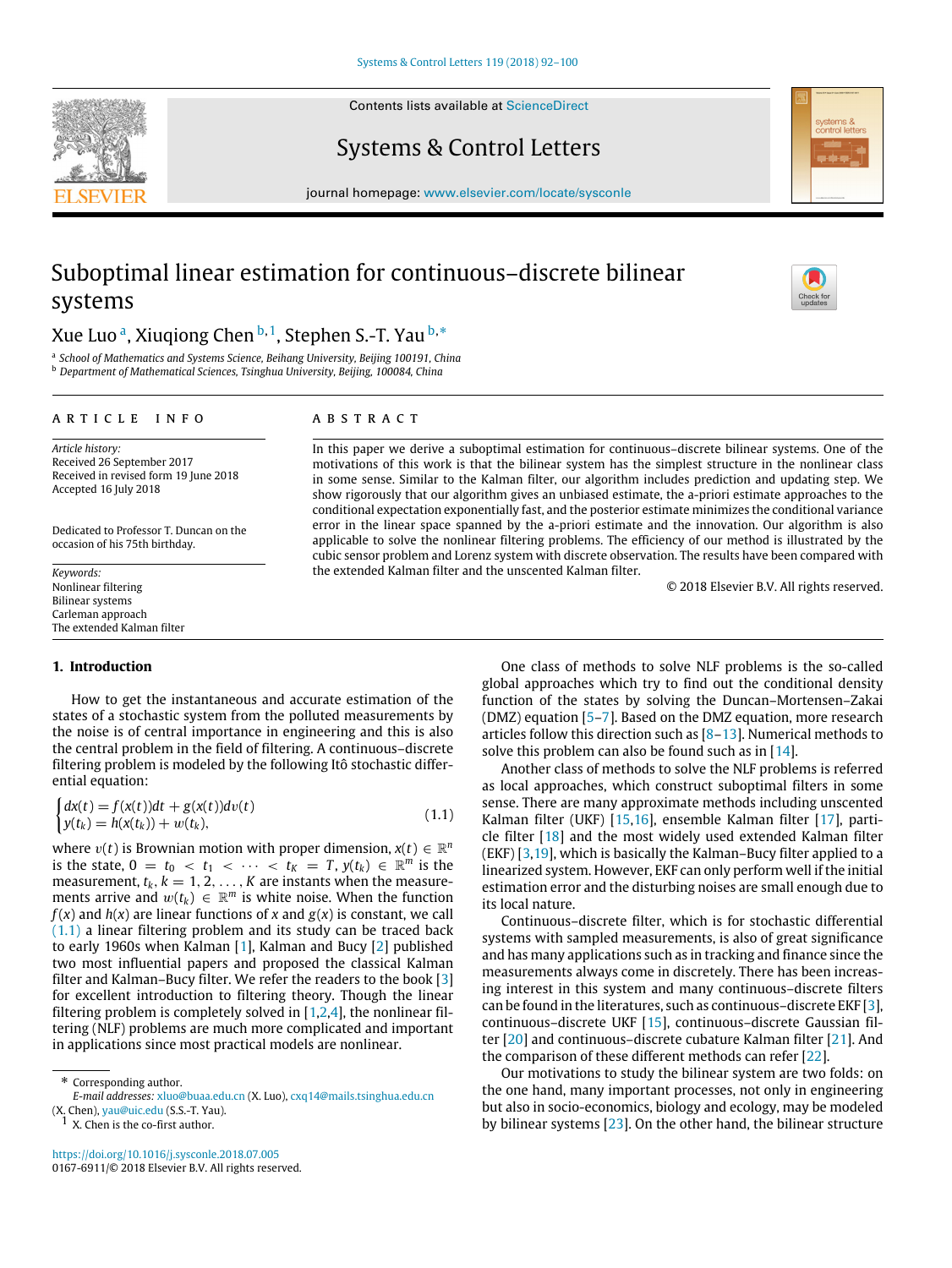seems to be the simplest and closest one to the linear one among all the nonlinearities. Thus, some well-established techniques can be extended to bilinear systems [[24](#page-8-18)]. The estimation theory for bilinear system can also be used to solve NLF problems. For example, the nonlinear analytical system can be approximated by a bilinear system using Carleman approach [[25](#page-8-19)].

Notice that [\[24\]](#page-8-18) only deals with the continuous–continuous systems. Recently, the first and the last author of this paper [\[26](#page-8-20),[27\]](#page-8-21) proposed a novel algorithm for solving the continuous NLF problems based on the idea in  $[24]$ . In this paper we derive a suboptimal filter for the continuous–discrete bilinear systems. Compared with the work of Cacace and his collaborators, we consider the filter rather than state predictor  $[28]$  and the bilinear system  $(3.1)$  in our algorithm is more general than that in [[29](#page-8-23)]. We call the estimate obtained in this paper suboptimal linear estimate (SLE). Similar to EKF, our algorithm consists of two steps including predicting and updating. We call the estimate after prediction the a-priori estimate, while that after updating the posterior estimate. The suboptimality of our algorithm in the following sense: essentially, we show that under some mild conditions SLE has the following properties:

- 1. Both the a-priori and the posterior estimates are unbiased;
- 2. The a-priori estimate approaches to the conditional expectation exponentially fast;
- 3. The posterior estimate minimizes the conditional variance error in a linear space.

This paper is organized as follows. Our algorithm is described in Section [2.1.](#page-1-0) The suboptimality of SLE has been shown rigorously in Section [2.2](#page-2-0). Section [3](#page-4-1) presents the application of our algorithm to representative NLF problems, where we compare the performance of the proposed filter with EKF and UKF.We arrive at the conclusion in Section [4.](#page-6-0)

## **2. Suboptimal algorithm**

The bilinear continuous–discrete system considered in probability space  $(\Omega, \mathscr{F}, P)$  is as follows:

<span id="page-1-1"></span>
$$
\begin{cases}\n dX(t) = AX(t)dt + Ndt + \sum_{j=1}^{b} (B_j X(t) + F_j)dW_j(t), \ t \in [0, T], \\
 Y(t_k) = CX(t_k) + D + \sum_{j=1}^{b} G_j V_j(t_k), \ k = 0, 1, ..., K,\n\end{cases}
$$
\n(2.1)

where  $0 = t_0 < t_1 < \cdots < t_K = T, A \in \mathbb{R}^{n \times n}, N \in$  $\mathbb{R}^{n \times 1}$ , **B**<sub>*j*</sub>  $\in \mathbb{R}^{n \times n}$ , **F**<sub>*j*</sub>  $\in \mathbb{R}^{n \times 1}$ , **C**  $\in \mathbb{R}^{m \times n}$ , **D**  $\in \mathbb{R}^{m \times 1}$ , **G**  $\in \mathbb{R}^{m \times 1}$ are constant matrices.  $X(t) \in \mathbb{R}^n$  is the state with the initial value  $X_0$  whose mean is  $\overline{X}_0$  and covariance matrix is  $\overline{P}_0$ ,  $Y(t_k) \in \mathbb{R}^m$ is discrete measurement,  $V_i(t_k) \sim \mathcal{N}(0, R_i(t_k)), R_i(t_k) \in \mathbb{R}, k =$ 0, 1, . . . , *K*, are independent one-dimensional white noises and  $W_i(t)$ ,  $j = 1, \ldots, b$ , are independent standard Brownian motions. Let  $\mathscr{F}_{t_k}$  be the  $\sigma$ -field generated by the observations, i.e.  $\mathscr{F}_{t_k}$   $\triangleq$  $\sigma$ {*Y*(*t*<sub>0</sub>), *Y*(*t*<sub>1</sub>), ..., *Y*(*t*<sub>*k*</sub>)}. Kronecker algebra is used for concise notation and derivation. Its properties can be found in [\[30\]](#page-8-24).

Recall that the probability space  $(\Omega, \mathscr{F}, \mathbb{P})$  with finite second moment, with scalar product  $\langle x, y \rangle = E[x^T y]$  and norm  $||x|| :=$  $E^{1/2}[x^T x]$  is a Hilbert space, denoted as  $L^2(\Omega, \mathscr{F}, \mathbb{P})$ . Suppose that the state  $X(t) \in L^2(\Omega, \mathscr{F}, \mathbb{P})$ . In our algorithm, we shall obtain a linear recursive estimate in the similar fashion of EKF. As explained in [\[28\]](#page-8-22), the prediction of the state on the observation history is indeed a random variable. After the approximation of the conditional expectation of the nonlinear drift term *f* (*xt*) coarsely in EKF, i.e.  $E[f(x_t)|\mathscr{F}_{t_{k-1}}] \approx f(E[x_t|\mathscr{F}_{t_{k-1}}])$ , for  $t > t_{k-1}$ , it makes the state estimate satisfy an deterministic ordinary differential equation. This is the essential reason why all the estimates in our algorithm will be treated in a deterministic way. Let us clearly define the linear recursive estimate of *X*(*t*) based on the observation history {*Y*(*t*0), *Y*(*t*1), . . . , *Y*(*tk*−1)} first:

**Definition 2.1.** We call  $\hat{X}(t_k|t_k)$  the linear recursive estimate of  $X(t_k)$  based on the observation  $\{Y(t_0), Y(t_1), \ldots, Y(t_k)\}$ , if

1. The a-priori estimate, denoted as  $\hat{X}(t|t_{k-1}), t \in [t_{k-1}, t_k]$ , is linearly dependent of the previous posterior estimate  $X(t_{k-1}|t_{k-1})$ , i.e.

<span id="page-1-3"></span>
$$
\hat{X}(t|t_{k-1}) = H_1(t)\hat{X}(t_{k-1}|t_{k-1}) + H_2(t),
$$
\n(2.2)

where  $H_1$  and  $H_2$  are matrices of proper dimensions;

2. The posterior estimate  $\hat{X}(t_k|t_k)$  lives in the linear space spanned by 1, the a-priori linear estimate  $\hat{X}(t_k|t_{k-1})$  and the innovation *Y*(*t*<sub>*k*</sub>) −  $\hat{Y}(t_k|t_{k-1})$ , where  $\hat{Y}(t_k|t_{k-1}) = C\hat{X}(t_k|t_{k-1})$  $+ D$ . That is,

$$
\hat{X}(t_k|t_k) = H_3 \hat{X}(t_k|t_{k-1}) + H_4(Y(t_k) - \hat{Y}(t_k|t_{k-1})) + H_5, \quad (2.3)
$$

where  $H_3$ ,  $H_4$  and  $H_5$  are constant matrices of proper dimensions.

## <span id="page-1-0"></span>*2.1. Algorithm*

Our algorithm consists of two steps: prediction and updating. Throughout the process, we assume that

(As) **A** and  $\mathbf{A}_{ex}$  are Hurwitz, where  $\mathbf{A}_{ex} := \sum_{l=1}^{b} (\mathbf{B}_{l} \otimes \mathbf{B}_{l}) + I_{n} \otimes$  $A + A \otimes I_n$ .

We state our algorithm first:

+

(Al-1) Prediction In the interval [*tk*−1, *tk*), the a-priori estimate *X*(*t*|*t*<sub>*k*−1</sub>) of *X*(*t*) based on data {*Y*(*t*<sub>0</sub>), *Y*(*t*<sub>1</sub>), . . . . , *Y*(*t*<sub>*k*−1</sub>)} satisfies  $\ddot{\cdot}$ 

<span id="page-1-2"></span>
$$
\hat{X}(t|t_{k-1}) = A\hat{X}(t|t_{k-1}) + N,
$$
\n(2.4)

<span id="page-1-4"></span>
$$
\dot{Q}(t|t_{k-1}) = AQ(t|t_{k-1}) + Q(t|t_{k-1})A^{T}
$$
\n(2.5)

$$
\sum_{j=1}^{b} \left[ \mathbf{B}_{j} Q(t|t_{k-1}) \mathbf{B}_{j}^{T} + \left( \mathbf{B}_{j} \hat{X}(t|t_{k-1}) + \mathbf{F}_{j} \right) \times \left( \mathbf{B}_{j} \hat{X}(t|t_{k-1}) + \mathbf{F}_{j} \right)^{T} \right]
$$

,

with the initial value  $\hat{X}(t_{k-1}|t_{k-1})$  and  $Q(t_{k-1}|t_{k-1})$  from previous updating,  $\hat{X}(t_0|t_0) := \overline{X}_0$ , and  $Q(t_0|t_0) := \overline{P}_{t_0}$ .

(Al-2) Updating The posterior estimate  $\hat{X}(t_k|t_k)$  of  $X(t_k)$  based on the observation history  $\mathscr{F}_{t_k}$  satisfies

<span id="page-1-5"></span>
$$
\hat{X}(t_k|t_k) = \hat{X}(t_k|t_{k-1}) + K_k \left[ Y(t_k) - \hat{Y}(t_k|t_{k-1}) \right],
$$
\n(2.6)

with  $\hat{Y}(t_k|t_{k-1}) = \hat{\textbf{C}}(t_k|t_{k-1}) + \textbf{D}$ , and the gain function  $K_k$ is given by

<span id="page-1-6"></span>
$$
K_k = Q(t_k|t_{k-1})\mathbf{C}^T
$$
  
 
$$
\times \left[\mathbf{C}Q(t_k|t_{k-1})\mathbf{C}^T + \sum_{j=1}^b \mathbf{G}_j R_j(t_k)(\mathbf{G}_j)^T\right]^{-1}.
$$
 (2.7)

Meanwhile, the matrix  $Q(t_k|t_k)$  is updated by

$$
Q(t_k|t_k) = (I_n - K_k \mathbf{C}) Q(t_k|t_{k-1}).
$$
\n(2.8)  
\nwhere  $I_n$  is the identity matrix of dimension  $n \times n$ .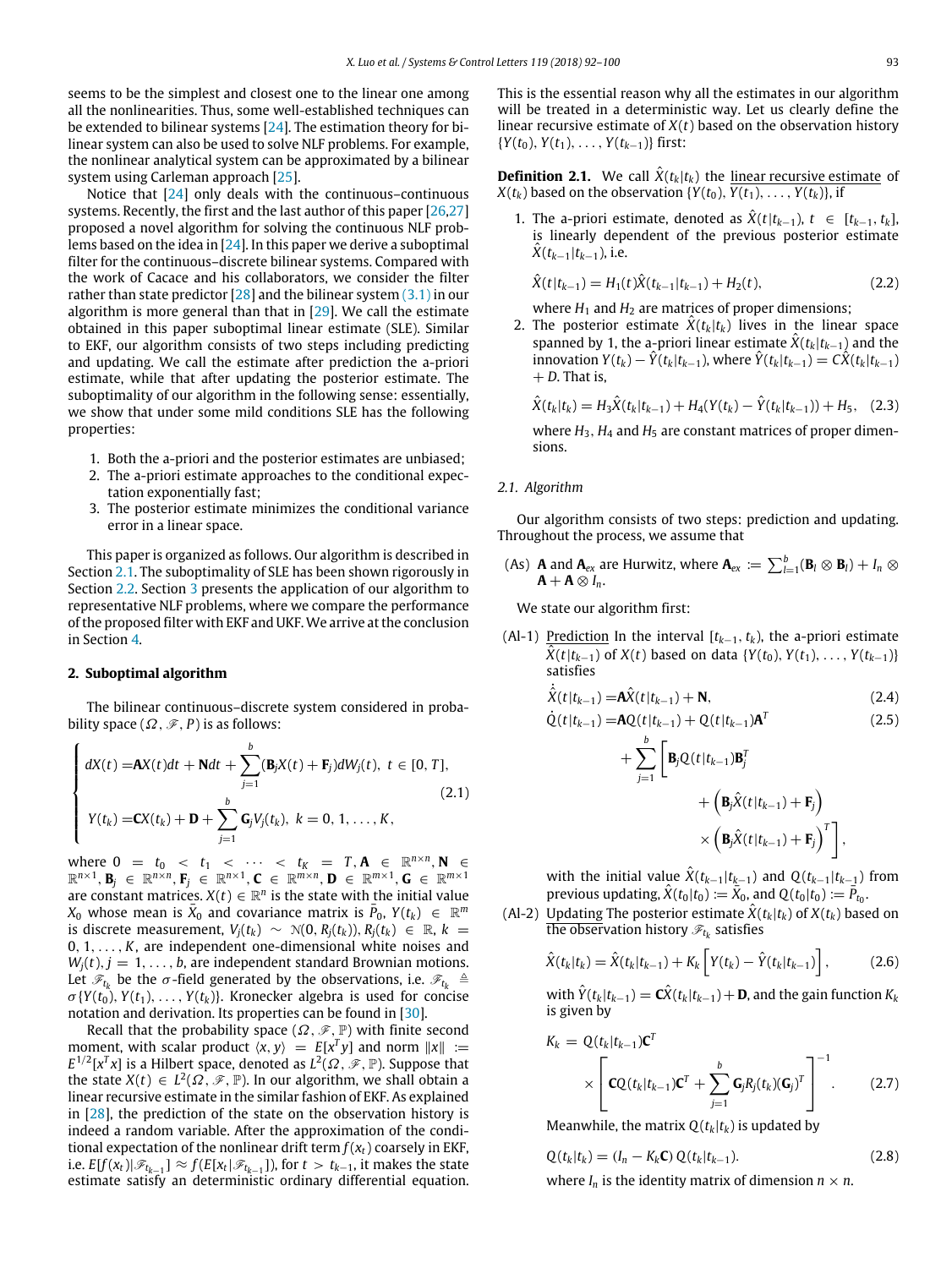**Remark 2.1.** The matrix *Q*(*t*|*tk*−1) plays the role of the conditional variance

$$
P(t|t_{k-1}) := E\left[ (X(t) - \hat{X}(t|t_{k-1}))(X(t) - \hat{X}(t|t_{k-1}))^T \middle| \mathcal{F}_{t_{k-1}} \right]
$$

in the algorithm. However, in general,  $Q(t|t_{k-1}) \neq P(t|t_{k-1})$ ,  $t \in$  $(t_{k-1}, t_k)$ , even if with the same initial value at  $t = t_{k-1}$ . This can be seen from the delicate analysis of  $e_{OP}$  in the proof of [Proposition 2.1.](#page-2-1)

#### <span id="page-2-0"></span>*2.2. Suboptimality*

Under Assumption (As), our algorithm (Al-1)–(Al-2) gives a suboptimal linear estimate (SLE) in the following sense:

(S-1) If  $\hat{X}(t_0|t_0)$  is unbiased, so is  $\hat{X}(t_k|t_k)$  in the usual sense. That is,

$$
E\left(\hat{X}(t_k|t_k) - X(t_k)\right) = 0,\tag{2.9}
$$

for  $k = 1, ..., K$ .

- (S-2) The a-priori estimate  $\hat{X}(t|t_{k-1})$ , for  $t \in [t_{k-1}, t_k]$  $\mathsf{approaches}$  the conditional expectation  $E\left(X(t)|\mathscr{F}_{t_{k-1}}\right)$ component-wisely and exponentially fast with respect to *t*. Also  $Q(t|t_{k-1})$  approaches the conditional variance  $P(t|t_{k-1})$ component-wisely and exponentially fast with respect to *t*.
- (S-3) The posterior estimate  $\hat{X}(t_k|t_k)$  minimizes the conditional variance error  $tr P(t_k|t_k)$  in the linear space spanned by {1,  $\hat{X}(t_k|t_{k-1})$ ,  $Y(t_k) - \hat{Y}(t_k|t_{k-1})$ }, where tr★ denotes the trace of **★**.

*2.2.1. Proof of (S-1)* Before we proceed, we need the following lemma.

**Lemma 2.1** (*Proposition 2.10, [[31](#page-8-25)]*). *If*  $f(t) \in L^2$  and  $f(t)$  is adapted with respect to (w.r.t.)  $\tilde{\mathscr{F}}_t \triangleq \sigma\{B_\tau, \tau\leq t\}$ , where  $\{B_\tau\}$  is a Brownian *motion, then I*(*t*)  $= \int_{t_0}^{t} f(t)dB_t$  is a martingale w.r.t.  $\tilde{\mathscr{F}}_t$  and we have

$$
E\left[\int_{t_0}^t f(t)dB_t\middle|\tilde{\mathscr{F}}_{t_0}\right] = 0.
$$
\n(2.10)

If  $f(t) \in L^2$ ,and  $f(t)$  is adapted w.r.t.  $\tilde{\mathscr{F}}_t$ , then we have

$$
E\left[\int_{s}^{t} f(u) du \middle| \tilde{\mathscr{F}}_{s}\right] = \int_{s}^{t} E[f(u)] \tilde{\mathscr{F}}_{s}] du.
$$
 (2.11)

**Proof of (S-1)** (*By Induction*)**.** It is sufficient to show that if *X*( $t_{k-1}|t_{k-1}$ ) is unbiased, so is  $\hat{X}(t_k|t_k)$ , for  $k = 1, 2, ..., K - 1$ . Solving the first equation in  $(2.1)$ , we can obtain  $[32]$ 

$$
X(t) = e^{A(t-t_{k-1})}X(t_{k-1}) + (e^{A(t-t_{k-1})} - I) A^{-1}N
$$
  
+ 
$$
\sum_{j=1}^{b} \int_{t_{k-1}}^{t} e^{A(t-\tau)}(\mathbf{B}_{j}X(\tau) + \mathbf{F}_{j})dW_{j}(\tau),
$$
 (2.12)

since  $A^{-1}$  exists by Assumption (As). We claim that the a-priori estimate  $\hat{X}(t_k|t_{k-1})$  is unbiased. In (Al-1), the solution of [\(2.4\)](#page-1-2) is in the form [\(2.2\)](#page-1-3) with

$$
H_1(t) = e^{\mathbf{A}(t - t_{k-1})}, \quad H_2(t) = \left(e^{\mathbf{A}(t - t_{k-1})} - I\right) \mathbf{A}^{-1} \mathbf{N}.
$$
 (2.13)

It is easy to see that

*<sup>E</sup>*(*X*(*tk*)) (2.12),(2.13)

$$
E(X(t_k)) \stackrel{(2.12)(2.13)}{=} H_1(t_k)E(X(t_{k-1})) + H_2(t_k)
$$
  
=
$$
H_1(t_k)E(\hat{X}(t_{k-1}|t_{k-1})) + H_2(t_k) = E(\hat{X}(t_k|t_{k-1})),
$$
\n(2.14)

where the second equality follows from the assumption that  $X(t_{k-1}|t_{k-1})$  is unbiased, for all  $k = 1, 2, ..., K$ . Next, we show that

the posterior estimate 
$$
\hat{X}(t_k|t_k)
$$
 is unbiased. In (Al-2), we have

$$
E\left(\hat{X}(t_k|t_k)\right) \stackrel{(2.6)}{=} E\left(\hat{X}(t_k|t_{k-1})\right) + K_k E\left(Y(t_k) - \hat{Y}(t_k|t_{k-1})\right) = E(X(t_k)) + K_k CE(X(t_k) - \hat{X}(t_k|t_{k-1})) \stackrel{(2.14)}{=} E(X(t_k)).
$$

That is,  $\hat{X}(t_k|t_k)$  is unbiased. This completes our induction.  $\Box$ 

#### *2.2.2. Proof of (S-2)*

 $\overline{a}$ 

Let us first derive the evolution equation of the conditional expectation

$$
\tilde{X}(t|t_{k-1}) := E[X(t)|\mathscr{F}_{t_{k-1}}],
$$

and the conditional covariance matrix

$$
\tilde{P}(t|t_{k-1}) := E\left[\left(X(t) - \tilde{X}(t|t_{k-1})\right)\left(X(t) - \tilde{X}(t|t_{k-1})\right)^T\middle|\mathscr{F}_{t_{k-1}}\right].
$$

**Lemma 2.2.** *In the time interval* [*tk*−1, *tk*)*, suppose that the state propagates according to* [\(2.1\)](#page-1-1)*. Then the conditional expectation and covariance matrix evolves according to the following equations:*

<span id="page-2-3"></span>
$$
\tilde{X}(t|t_{k-1}) = \mathbf{A}\tilde{X}(t|t_{k-1}) + \mathbf{N},
$$
\n(2.15)  
\n
$$
\tilde{P}(t|t_{k-1}) = \mathbf{A}\tilde{P}(t|t_{k-1}) + \tilde{P}(t|t_{k-1})\mathbf{A}^T
$$
\n
$$
+ \sum_{j=1}^{b} E\left[ (\mathbf{B}_jX(t) + \mathbf{F}_j)(\mathbf{B}_jX(t) + \mathbf{F}_j)^T \middle| \mathcal{F}_{t_{k-1}} \right]
$$
\n
$$
= \mathbf{A}\tilde{P}(t|t_{k-1}) + \tilde{P}(t|t_{k-1})\mathbf{A}^T
$$
\n
$$
+ \sum_{j=1}^{b} \left[ \mathbf{B}_j\tilde{P}(t|t_{k-1})\mathbf{B}_j^T + (\mathbf{B}_j\tilde{X}(t|t_{k-1}) + \mathbf{F}_j) \right]
$$
\n
$$
\times (\mathbf{B}_j\tilde{X}(t|t_{k-1}) + \mathbf{F}_j)^T \right].
$$
\n(2.16)

<span id="page-2-4"></span>We omit the proof of this lemma, since it is standard. The following proposition shows that the difference between the apriori estimate in our algorithm and the conditional expectation vanishes fast.

<span id="page-2-1"></span>**Proposition 2.1.** *In the interval t* ∈  $[t_{k-1}, t_k]$ *, let us denote*  $e_X(t|t_{k-1}) := \hat{X}(t|t_{k-1}) - \tilde{X}(t|t_{k-1})$  and  $e_{QP} := Q(t|t_{k-1}) - P(t|t_{k-1}).$ *Then under Assumption (As), we have*

<span id="page-2-2"></span>
$$
e_X(t|t_{k-1}) \to 0, \tag{2.17}
$$

<span id="page-2-7"></span>
$$
e_{QP}(t|t_{k-1}) \to 0, \qquad (2.18)
$$

*component-wisely and exponentially fast, as t*  $\rightarrow \infty$ *.* 

**Proof.** The proof of [\(2.17\)](#page-2-2) is straightforward. Due to the linearity of [\(2.4\)](#page-1-2) and [\(2.15\),](#page-2-3) we have

$$
\dot{e}_X(t|t_{k-1}) = \mathbf{A}e_X(t|t_{k-1}),\tag{2.19}
$$

with the initial condition  $e_X(t_{k-1}|t_{k-1})$ . It can be solved explicitly that

<span id="page-2-8"></span>
$$
e_X(t|t_{k-1}) = e^{\mathbf{A}(t-t_{k-1})} e_X(t_{k-1}|t_{k-1}).
$$
\n(2.20)

Thus, [\(2.17\)](#page-2-2) follows immediately from [Lemma A.3,](#page-7-0) since **A** is Hurwitz. Similar to the derivation of  $(2.16)$ , one obtains that

<span id="page-2-5"></span>
$$
\dot{P}(t|t_{k-1}) = AP(t|t_{k-1}) + P(t|t_{k-1})\mathbf{A}^T
$$
  
+ 
$$
\sum_{j=1}^b E\left[ (\mathbf{B}_j X(t) + \mathbf{F}_j)(\mathbf{B}_j X(t) + \mathbf{F}_j)^T \middle| \mathcal{F}_{t_{k-1}} \right].
$$
 (2.21)

Comparing [\(2.21\)](#page-2-5) and [\(2.15\),](#page-2-3) it is easy to see that  $e_{p\tilde{p}}(t|t_{k-1}) :=$  $P(t|t_{k-1}) - \tilde{P}(t|t_{k-1})$  satisfies

<span id="page-2-6"></span>
$$
\dot{e}_{p\tilde{p}}(t|t_{k-1}) = \mathbf{A}e_{p\tilde{p}}(t|t_{k-1}) + e_{p\tilde{p}}(t|t_{k-1})\mathbf{A}^T.
$$
 (2.22)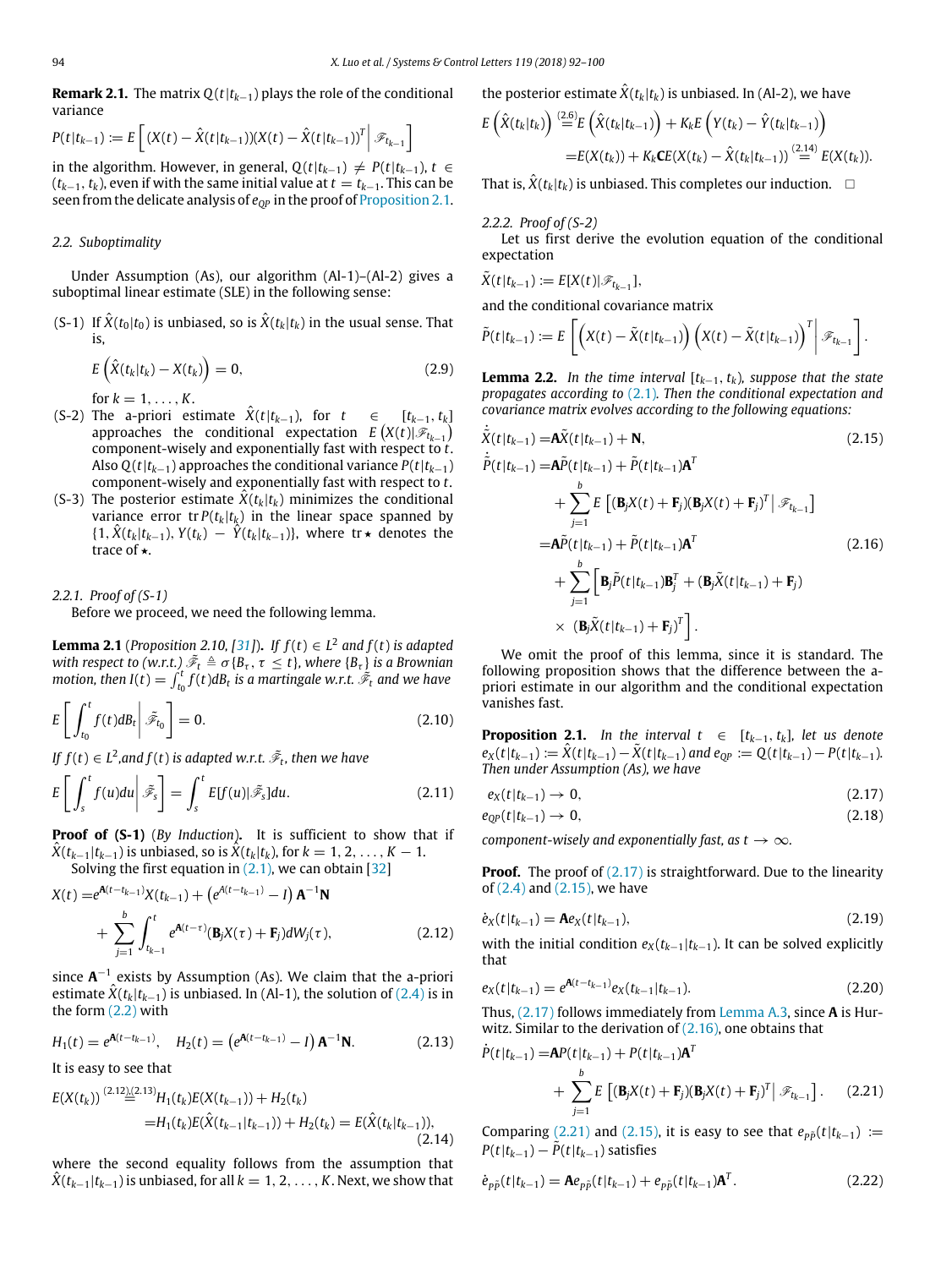Vectorizing [\(2.22\)](#page-2-6) yields that

$$
\frac{d}{dt}\text{vec}\left(e_{p\tilde{p}}(t|t_{k-1})\right) = \text{vec}\left(\dot{e}_{p\tilde{p}}(t|t_{k-1})\right) \n= (I_n \otimes \mathbf{A} + \mathbf{A} \otimes I_n)\text{vec}\left(e_{p\tilde{p}}(t|t_{k-1})\right),
$$

where vec( $\circ_{m\times n}$ ) is the  $mn \times 1$  column vector obtained by stacking the columns of the matrix  $\diamond$  on top of one another. Thus, we have

<span id="page-3-7"></span>vec 
$$
(e_{p\tilde{p}}(t|t_{k-1})) = e^{(l_n \otimes A + A \otimes l_n)(t - t_{k-1})} \text{vec } (e_{p\tilde{p}}(t_{k-1}|t_{k-1}))
$$
 (2.23)  
=  $e^{(l_n \otimes A)(t - t_{k-1})} e^{(A \otimes l_n)(t - t_{k-1})} \text{vec } (e_{p\tilde{p}}(t_{k-1}|t_{k-1}))$   
 $\rightarrow 0_{n^2 \times 1}$ ,

component-wisely and exponentially by [Lemma A.3](#page-7-0). The second equality follows from the fact that  $e^{A+B}=e^Ae^B$ , if A and B commute with each other.

Next, we look at the difference between  $Q(t|t_{k-1})$  and  $\tilde{P}(t|t_{k-1})$ . Let us denote  $e_{\theta \tilde{P}}(t|t_{k-1})$  :=  $Q(t|t_{k-1}) - \tilde{P}(t|t_{k-1})$ . Subtracting  $(2.16)$  from  $(2.5)$ , we get

<span id="page-3-0"></span>
$$
\dot{e}_{Q\tilde{P}}(t|t_{k-1}) = \mathbf{A}e_{Q\tilde{P}}(t|t_{k-1}) + e_{Q\tilde{P}}(t|t_{k-1})\mathbf{A}^T + \sum_{j=1}^b \mathbf{B}_j e_{Q\tilde{P}}(t|t_{k-1})\mathbf{B}_j^T
$$
  
+ 
$$
\sum_{j=1}^b \left[ (\mathbf{B}_j \hat{X}(t|t_{k-1}) + \mathbf{F}_j)(\mathbf{B}_j \hat{X}(t|t_{k-1}) + \mathbf{F}_j)^T - (\mathbf{B}_j \tilde{X}(t|t_{k-1}) + \mathbf{F}_j)(\mathbf{B}_j \tilde{X}(t|t_{k-1}) + \mathbf{F}_j)^T \right].
$$
\n(2.24)

Let us denote the last summation on the right-hand side of [\(2.24\)](#page-3-0) as *I*<sub>1</sub>. According to [\(2.4\)](#page-1-2),  $\hat{X}(t|t_{k-1})$  can be solved explicitly, i.e.

<span id="page-3-1"></span>
$$
\hat{X}(t|t_{k-1}) = e^{\mathbf{A}(t-t_{k-1})}\hat{X}(t_{k-1}|t_{k-1}) - \mathbf{A}^{-1}(I - e^{\mathbf{A}(t-t_{k-1})})\mathbf{N}
$$
\n
$$
= e^{\mathbf{A}(t-t_{k-1})}\left(\hat{X}(t_{k-1}|t_{k-1}) + \mathbf{A}^{-1}\mathbf{N}\right) - \mathbf{A}^{-1}\mathbf{N},
$$
\n(2.25)

so does  $\tilde{X}(t|t_{k-1})$ , with the same expression above replacing  $\tilde{X}$  by *X*. Substituting [\(2.25\)](#page-3-1) to *I*<sub>1</sub> and suppressing the notation ( $t_{k-1}|t_{k-1}$ ) in  $\ddot{X}(t_{k-1}|t_{k-1})$  and  $\dot{X}(t_{k-1}|t_{k-1})$  in the sequel, it yields that

$$
I_{1} = \sum_{j=1}^{b} \left[ \left( \mathbf{B}_{j} e^{\mathbf{A}(t-t_{k-1})} \tilde{\tilde{\mathbf{X}}} + \bar{\mathbf{F}}_{j} \right) \left( \mathbf{B}_{j} e^{\mathbf{A}(t-t_{k-1})} \tilde{\tilde{\mathbf{X}}} + \bar{\mathbf{F}}_{j} \right)^{T} - \left( \mathbf{B}_{j} e^{\mathbf{A}(t-t_{k-1})} \tilde{\tilde{\mathbf{X}}} + \bar{\mathbf{F}}_{j} \right) \left( \mathbf{B}_{j} e^{\mathbf{A}(t-t_{k-1})} \tilde{\tilde{\mathbf{X}}} + \bar{\mathbf{F}}_{j} \right)^{T} \right]
$$
  
\n
$$
= \sum_{j=1}^{b} \mathbf{B}_{j} e^{\mathbf{A}(t-t_{k-1})} \left( \tilde{\tilde{\mathbf{X}}} \tilde{\tilde{\mathbf{X}}}^{T} - \tilde{\tilde{\mathbf{X}}} \tilde{\tilde{\mathbf{X}}}^{T} \right) e^{\mathbf{A}^{T} (t-t_{k-1})} \mathbf{B}_{j}^{T}
$$
  
\n
$$
+ \sum_{j=1}^{b} \mathbf{B}_{j} e^{\mathbf{A}(t-t_{k-1})} \left( \tilde{\tilde{\mathbf{X}}} - \tilde{\tilde{\mathbf{X}}} \right) \bar{\mathbf{F}}_{j}^{T} + \sum_{j=1}^{b} \bar{\mathbf{F}}_{j} \left( \tilde{\tilde{\mathbf{X}}} - \tilde{\tilde{\mathbf{X}}} \right)^{T} e^{\mathbf{A}^{T} (t-t_{k-1})} \mathbf{B}_{j}^{T}
$$
  
\n
$$
=: I_{1} + II_{2} + II_{3},
$$

where  $\tilde{\hat{X}} = \hat{X} + \mathbf{A}^{-1}\mathbf{N}$ ,  $\tilde{\bar{X}} = \tilde{X} + \mathbf{A}^{-1}\mathbf{N}$  and  $\bar{\mathbf{F}}_j = -\mathbf{B}_j\mathbf{A}^{-1}\mathbf{N} + \mathbf{F}_j$ . Vectorizing [\(2.24\),](#page-3-0) one obtains that

<span id="page-3-2"></span>
$$
\frac{d}{dt}\text{vec}\left(e_{Q\tilde{P}}(t|t_{k-1})\right) = \mathbf{A}_{ex}\text{vec}\left(e_{Q\tilde{P}}(t|t_{k-1})\right) + \mathbf{N}_{ex}(t),\tag{2.26}
$$

where  $\mathbf{A}_{ex}$  is given in Assumption (As) and  $\mathbf{N}_{ex}(t) = \text{vec}(I_1(t))$ . The solution of  $(2.26)$  can be expressed in the integral form:

<span id="page-3-3"></span>vec 
$$
(e_{Q\tilde{P}}(t|t_{k-1})) = e^{\mathbf{A}_{ex}(t-t_{k-1})}
$$
vec  $(e_{Q\tilde{P}}(t_{k-1}|t_{k-1}))$   
  $+ e^{\mathbf{A}_{ex}t} \int_{t_{k-1}}^{t} e^{-\mathbf{A}_{ex}\tau} \text{vec}(H_1 + H_2 + H_3) d\tau.$  (2.27)

The first term on the right-hand side of  $(2.27)$  tends to 0 component-wisely and exponentially by [Lemma A.3](#page-7-0) and **A***ex* is Hurwitz. In the sequel, we shall analyze the integral on the righthand side of [\(2.27\)](#page-3-3) one-by-one. Let us first consider the term containing vec(*II*<sub>2</sub>):

$$
e^{\mathbf{A}_{\text{ext}}} \int_{t_{k-1}}^{t} e^{-\mathbf{A}_{\text{ext}}} \text{vec}(\mathbf{I}_{2}) d\tau
$$
\n
$$
= \sum_{j=1}^{b} e^{\mathbf{A}_{\text{ext}}} \int_{t_{k-1}}^{t} e^{-\mathbf{A}_{\text{ext}}} \text{vec}(\mathbf{B}_{j} e^{\mathbf{A}(\tau - t_{k-1})} e_{\text{X}} \bar{\mathbf{F}}_{j}^{T}) d\tau
$$
\n
$$
= \sum_{j=1}^{b} \int_{t_{k-1}}^{t} e^{\mathbf{A}_{\text{ext}}(t-\tau)} \left[ (e^{\mathbf{A}(\tau - t_{k-1})} e_{\text{X}} \bar{\mathbf{F}}_{j}^{T})^{T} \otimes I_{n} \right] \text{vec}(\mathbf{B}_{j}) d\tau
$$
\n
$$
= \sum_{j=1}^{b} \left\{ \int_{t_{k-1}}^{t} e^{\mathbf{A}_{\text{ext}}(t-\tau)} \left[ \bar{\mathbf{F}}_{j} e_{\text{X}}^{T} \otimes I_{n} \right] e^{\left( \mathbf{A}^{T} \otimes I_{n} \right) (\tau - t_{k-1})} d\tau \right\} \text{vec}(\mathbf{B}_{j}), \tag{2.28}
$$

<span id="page-3-4"></span>where  $e_X = \bar{\hat{X}} - \bar{\hat{X}} = \hat{X} - \tilde{X}$ . The last equality follows from the fact that  $e^{\mathbf{A}} \otimes I_n = \sum_{k=0}^{\infty} \frac{\mathbf{A}^k}{k!} \otimes I_n = \sum_{k=0}^{\infty} \frac{(\mathbf{A} \otimes I_n)^k}{k!} = e^{\mathbf{A} \otimes I_n}$ . For short, let us denote  $F_j := \overline{\mathbf{F}}_j e_X^T \otimes I_n$  in the sequel. Vectorizing the integral in [\(2.28\),](#page-3-4) we have

$$
\begin{split}\n&\text{vec}\left[\int_{t_{k-1}}^{t} e^{\mathbf{A}_{ex}(t-\tau)} F_{j} e^{(\mathbf{A}^{T} \otimes I_{n})(\tau-t_{k-1})} d\tau\right] \\
&= \left[\int_{t_{k-1}}^{t} e^{(\mathbf{A} \otimes I_{n})(\tau-t_{k-1})} \otimes e^{\mathbf{A}_{ex}(t-\tau)} d\tau\right] \text{vec}(F_{j}) \\
&\stackrel{\text{(A.3)}}{=} \text{vec}_{n^{4} \times n^{4}} \left\{ \left(P|_{J_{M}^{*}}\right)_{R}^{-1} J_{M}^{* - 1} \left\{ P \text{ vec}\left[I_{n^{2}} \otimes \left(e^{\mathbf{A}_{ex}(t-t_{k-1})} \mathbf{A}_{ex}^{-1}\right)\right.\right. \\
&\left. - e^{(\mathbf{A} \otimes I_{n})(t-t_{k-1})} \otimes \mathbf{A}_{ex}^{-1}\right] \right\} |_{J_{M}^{*}}\right\} \\
&\cdot \text{vec}(F_{j}),\n\end{split}
$$
\n(2.29)

<span id="page-3-6"></span>*where vec*<sup> $−1$ </sup><sub>*m*×*n*</sub> is the inverse operator of vec such that vec<sup> $−1$ </sup><sub>*m×n*</sub> (vec( $\circ_{m \times n}$ )) =  $\circ_{m \times n}$ . The notations  $J_M^*$  and  $\circ_{J_M^*}$  are specified in [Lemma A.2](#page-7-1), with  $M = I_{n^8} - A^T \otimes I_{n^5} \otimes A_{ex}^{-1}$  in this term. The conditions in [Lemma A.2](#page-7-1) are satisfied, since  $\log (e^{A \otimes I_n}) = A \otimes I_n$ and **A***ex* is invertible by Assumption (As). According to [Lemma A.3,](#page-7-0)  $e^{A_{ex}(t-t_{k-1})}$ ,  $e^{(A\otimes I_n)(t-t_{k-1})} \rightarrow 0$  component-wisely, as  $t \rightarrow \infty$ , so does the left-hand side of [\(2.28\).](#page-3-4)

It is clear to see that  $II_2^T = II_3$ . Similar argument can be applied to *II*3, which gives

<span id="page-3-5"></span>
$$
e^{\mathbf{A}_{\text{ext}}} \int_{t_{k-1}}^{t} e^{-\mathbf{A}_{\text{ext}} \cdot \mathbf{v}_{\text{CC}}(H_{3}) d\tau}
$$
\n
$$
= \sum_{j=1}^{b} \left[ \int_{t_{k-1}}^{t} e^{\mathbf{A}_{\text{ext}}(t-\tau)} F_{j}^{\prime} e^{\left( I_{n} \otimes \mathbf{A}^{T} \right)(\tau - t_{k-1})} d\tau \right] \text{vec} \left( \mathbf{B}_{j}^{T} \right)
$$
\n
$$
= \sum_{j=1}^{b} \text{vec}_{n^{2} \times n^{2}}^{-1} \left\{ \text{vec}_{n^{4} \times n^{4}}^{-1} \left\{ \left( P \right|_{J_{M}^{*}} \right)_{R}^{-1} J_{M}^{* - 1} \right\}
$$
\n
$$
\left\{ P \text{ vec} \left[ I_{n^{2}} \otimes \left( e^{\mathbf{A}_{\text{ext}}(t - t_{k-1})} \mathbf{A}_{\text{ext}}^{-1} \right) \right] \right\}
$$

$$
-e^{(I_n\times A)(t-t_{k-1})}\otimes A_{ex}^{-1}\big]\big\}\big|_{J_M^*}\bigg\}
$$

 $\cdot$ vec(*F'<sub>j</sub>*)</sub>  $\}$  vec (**B**<sup>*T*</sup><sub>*j*</sub>)  $\rightarrow$  0, (2.30)

as  $t \to \infty$ , component-wisely and exponentially, where  $F'_j :=$  $I_n \otimes (\bar{\mathbf{F}}_j e_X^T)$  by Assumption (As), [Lemmas A.3](#page-7-0) and [A.2](#page-7-1) with  $\hat{M} =$  $I_{n^8} - I_n \otimes A^T \otimes I_{n^4} \otimes A_{ex}^{-1}$  here. The terms *P*,  $P|_{J_M^*}$  and  $J_M^*$  in [\(2.30\)](#page-3-5)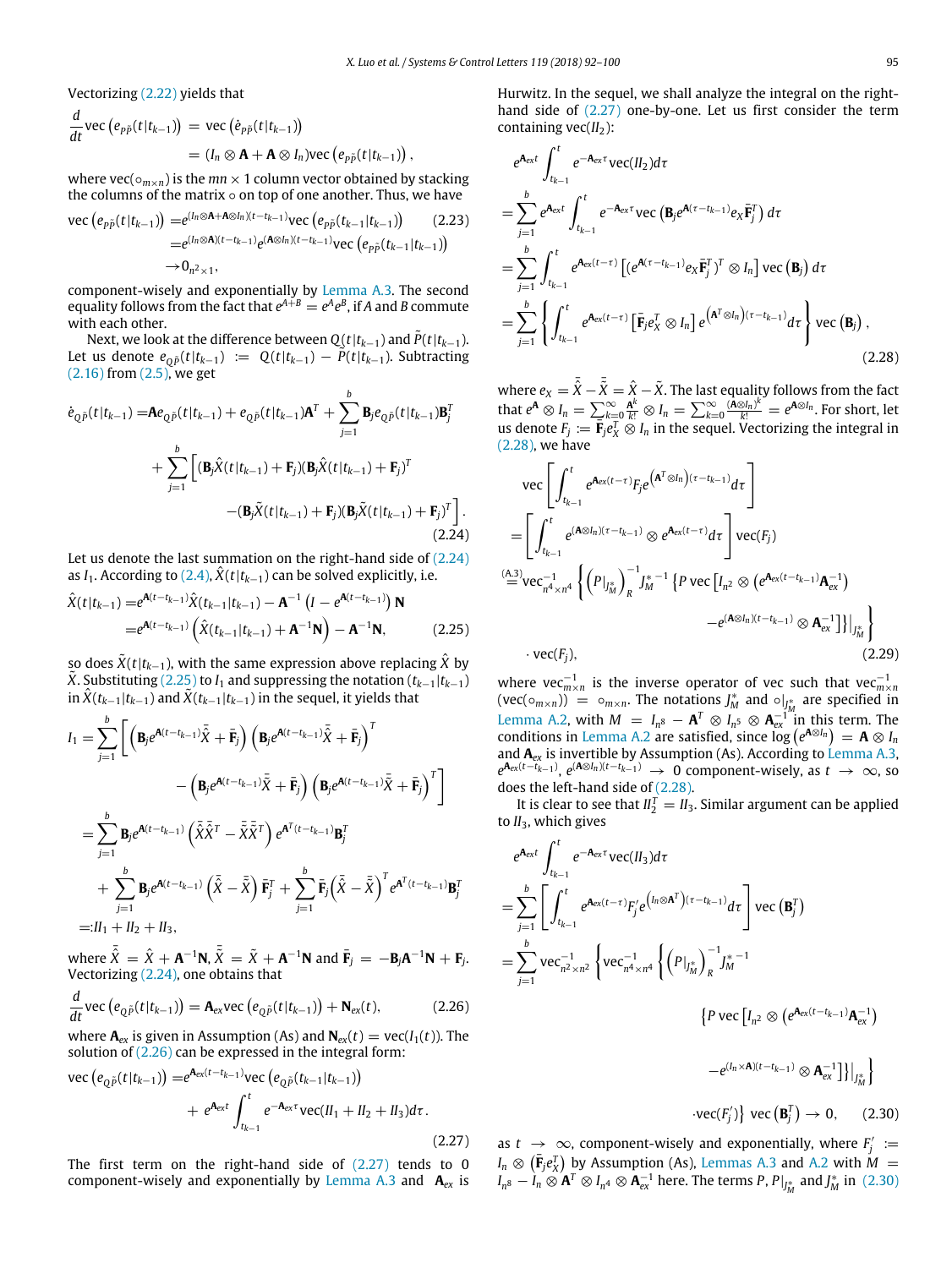are different from those in [\(2.29\).](#page-3-6) Finally, let us consider the term containing  $vec(H_1)$  in  $(2.27)$ :

$$
e^{\mathbf{A}_{\text{ext}}} \int_{t_{k-1}}^{t} e^{-\mathbf{A}_{\text{ext}}} \text{vec}(\mathbf{H}_{1}) d\tau
$$
\n
$$
= \sum_{j=1}^{b} \left[ \int_{t_{k-1}}^{t} e^{\mathbf{A}_{\text{ext}}(t-\tau)} \left( \mathbf{B}_{j} \otimes \mathbf{B}_{j} \right) \left( e^{\mathbf{A}} \otimes e^{\mathbf{A}} \right)^{\tau-t_{k-1}} d\tau \right] \text{vec}(e_{XX})
$$
\n
$$
\stackrel{\text{(A.3)}}{=} \sum_{j=1}^{b} \text{vec}^{-1}_{n^{2} \times n^{2}} \left\{ \text{vec}^{-1}_{n^{4} \times n^{4}} \left\{ \left( P \big|_{j_{M}^{*}} \right)_{R}^{-1} J_{M}^{* - 1} \right. \right. \\
\left. \left\{ P \text{vec} \left[ I_{n^{2}} \otimes \left( e^{\mathbf{A}_{\text{ext}}(t-t_{k-1})} \mathbf{A}_{\text{ext}}^{-1} \right) \right. \right. \\
\left. \left. - e^{\mathbf{A}^{T}(t-t_{k-1})} \otimes e^{\mathbf{A}^{T}(t-t_{k-1})} \right. \right. \\
\left. \left. \otimes \mathbf{A}_{\text{ext}}^{-1} \right] \right\} \right|_{J_{M}^{*}} \left\} \cdot \text{vec}(\mathbf{e}_{XX}) \to 0
$$
\n
$$
(2.31)
$$

<span id="page-4-2"></span>component-wisely and exponentially, as  $t \to \infty$ , by [Lemmas A.3](#page-7-0) and [A.2](#page-7-1) with  $M~=~I_{n^8}~-~\left(\log(e^{\mathbf{A}^T} \otimes e^{\mathbf{A}^T})\right)^T~\otimes~I_{n^4}~\otimes~\mathbf{A}_{\text{ex}}^{-1},$  where  $e_{XX}$  :=  $\bar{\hat{X}} \bar{\hat{X}}^T$  -  $\bar{\tilde{X}} \bar{\tilde{X}}^T$ , if log  $\left(e^{\mathbf{A}^T} \otimes e^{\mathbf{A}^T}\right)$  exists and unique. In fact, the existence of the logarithm of  $\left(e^{{\bf A}^T}\otimes e^{{\bf A}^T}\right)$  is equivalent to its invertibility (Theorem 1.27, [\[33\]](#page-8-27)), which is guaranteed by Assumption (As). Its logarithm is unique with all its eigenvalues lying in the strip { $z \in \mathbb{C}$  :  $-\pi \leq Im(z) \leq \pi$ } (Theorem 1.31,[\[33\]](#page-8-27)), since its eigenvalues are  $e^{\lambda_i(A) + \overline{\lambda_j}(A)}$ ,  $i, j = 1, ..., n$ , with real part to be positive, by Assumption (As) again.

Eq. [\(2.18\)](#page-2-7) follows from [\(2.23\)](#page-3-7) and [\(2.27\)–](#page-3-3)[\(2.31\)](#page-4-2) and the fact that  $e_{QP}(t|t_{k-1}) = e_{O\tilde{P}}(t|t_{k-1}) - e_{P\tilde{P}}(t|t_{k-1}).$  □

**Remark 2.2.** According to [\(2.20\),](#page-2-8) if our posterior estimate at *tk*−<sup>1</sup> is exactly the conditional expectation, then our estimate coincides with the conditional expectation for all  $t \in [t_{k-1}, t_k]$ .

*2.2.3. Proof of (S-3)*

<span id="page-4-5"></span>**Proposition 2.2.** At  $t = t_k$ , the posterior estimate  $\hat{X}(t_k|t_k)$  in the form [\(2.6\)](#page-1-5) *with*  $K_k$  *in* [\(2.7\)](#page-1-6) *minimizes* tr  $P(t_k|t_k)$ *.* 

**Proof.** First, we derive the evolution equation for  $P(t_k|t_k)$ :

<span id="page-4-3"></span>
$$
P(t_k|t_k) = E\left[\left(X(t_k) - \hat{X}(t_k|t_k)\right)\left(X(t_k) - \hat{X}(t_k|t_k)\right)^T\right] \mathcal{F}_{t_k}\right]
$$
  
\n
$$
\stackrel{(2.1)(2.3)}{=} P(t_k|t_{k-1}) - K_k \mathbf{C} P(t_k|t_{k-1}) - P(t_k|t_{k-1}) \mathbf{C}^T K_k^T
$$
  
\n
$$
+ K_k \left[\mathbf{C} P(t_k|t_{k-1}) \mathbf{C}^T + \sum_{j=1}^b \mathbf{G}_j R_j(t_k) (\mathbf{G}_j)^T\right] K_k^T.
$$
 (2.32)

Suppose there exists  $\tilde{K}_k \neq \bm{0}_{n \times n}$  such that

$$
K_k = P(t_k|t_{k-1})\mathbf{C}^T \left[ \mathbf{C}P(t_k|t_{k-1})\mathbf{C}^T + \sum_{j=1}^b \mathbf{G}_j R_j(t_k) \mathbf{G}_j^T \right]^{-1} + \tilde{K}_k
$$

and substituting it into [\(2.32\),](#page-4-3) we get

<span id="page-4-4"></span>
$$
P(t_k|t_k)
$$
  
= $P(t_k|t_{k-1})$   

$$
- P(t_k|t_{k-1})\mathbf{C}^T \left[\mathbf{C}P(t_k|t_{k-1})\mathbf{C}^T + \sum_{j=1}^b \mathbf{G}_j R_j(t_k) \mathbf{G}_j^T \right]^{-1} \mathbf{C}P(t_k|t_{k-1})
$$

$$
+\tilde{K}_k\left[\mathbf{C}P(t_k|t_{k-1})\mathbf{C}^T+\sum_{j=1}^b\mathbf{G}_jR_j(t_k)\mathbf{G}_j^T\right]\tilde{K}_k^T.
$$
\n(2.33)

It is clear that the expression in the bracket of the last term on the right-hand side of  $(2.33)$  is positive semidefinite, so the trace of the last term never vanishes unless  $\tilde{K}_k \equiv 0_{n \times n}$ . Therefore, according to [\(2.33\)](#page-4-4),  $P(t_k|t_k)$  is minimized by choosing  $K_k$  in [\(2.7\)](#page-1-6) with  $Q(t_k|t_{k-1})$ replaced by  $P(t_k|t_{k-1})$ . □

**Remark 2.3.** In our algorithm,  $Q(t|t_{k-1})$  takes the place of  $P(t|t_{k-1})$ . In [Proposition 2.1](#page-2-1) we show that  $Q(t|t_{k-1})$  approaches to  $P(t|t_{k-1})$ exponentially fast. Presumably,  $Q(t_k|t_{k-1})$  is close to  $P(t_k|t_{k-1})$ . In [Proposition 2.2,](#page-4-5) we show that  $trP(t_k|t_k)$  is minimized by properly chosen  $K_k$ . Intuitively,  $Q(t_k|t_k)$  is "almost minimized" by choosing *K*<sup>*k*</sup> in [\(2.7\),](#page-1-6) since  $Q(t_k|t_{k-1})$  is close to  $P(t_k|t_{k-1})$ .

#### <span id="page-4-1"></span>**3. Application to nonlinear filtering problems (NLF)**

It is showed in [[25](#page-8-19)] that the nonlinear systems can be approximated by the bilinear system via Carleman approach. This technique will be briefly recalled in Section [3.1.](#page-4-6) Section [3.2](#page-5-0) is devoted to illustrate our algorithm by numerically solving two typical nonlinear examples, i.e., the cubic system with scalar nonlinear observation and three dimensional Lorenz system. The results have been compared with the widely used EKF and UKF.

#### <span id="page-4-6"></span>*3.1. Bilinear approximation of nonlinear systems*

The continuous–discrete NLF problem considered here is as follows:

<span id="page-4-0"></span>
$$
\begin{cases}\ndx_t = \phi(x_t)dt + \sum_{j=1}^b F_i dW_j(t) \\
y(t_k) = h(x_{t_k}) + \sum_{j=1}^b G_j V_j(t_k)\n\end{cases} (3.1)
$$

where  $x_t$  is the state vector in  $\mathbb{R}^n$ ,  $y(t_k)$ ,  $k = 1, 2, ..., K$  are the discrete measurements in  $\mathbb{R}^m$  and  $\phi$  :  $\mathbb{R}^n \mapsto \mathbb{R}^n$ ,  $h : \mathbb{R}^n \mapsto \mathbb{R}^m$ are smooth nonlinear maps.  $V_j(t_k) \sim \mathcal{N}(0, R_j(t_k))$  are independent one dimensional white noises,  $W_i(t)$ ,  $j = 1, \ldots, b$  are independent standard Brownian motion.

Let  $(\Omega, \mathcal{F}, P)$  be a probability space,  $\{\mathcal{F}_{t_k}\}\$  with  $t_k \in [0, T]$  be a family of nondecreasing  $\sigma$ -algebras of  $\mathscr F$ . Moreover, the initial state  $x_0$  is an  $\mathcal{F}_0$ -measurable random variable and independent of  $W_i(t), i = 1, \ldots, b.$ 

Under the assumption of analyticity of  $\phi$  and h, Eq. [\(3.1\)](#page-4-0) can be rewritten using the Taylor expansion at a given state *x*˜:

$$
\begin{cases}\ndx_t = \sum_{i=0}^{\infty} \Phi_i(\tilde{x})(x_t - \tilde{x})^{[i]}dt + \sum_{j=1}^{b} F_i dW_j(t) \\
y(t_k) = \sum_{i=0}^{\infty} H_i(\tilde{x})(x_t - \tilde{x})^{[i]} + \sum_{j=1}^{b} G_j V_j(t_k)\n\end{cases}
$$
\n(3.2)

with

$$
\Phi_i(x) = \frac{1}{i!} \left( \nabla_x^{[i]} \otimes \phi \right), H_i(x) = \frac{1}{i!} \left( \nabla_x^{[i]} \otimes h \right), \tag{3.3}
$$

where <sup>★[*i*]</sup> is the Kronecker power defined as

 $M^{[0]} = 1$ ,  $M^{[i]} = M \otimes M^{[i-1]} = M^{[i-1]} \otimes M$ , (3.4)

and the operator  $\nabla_x^{[i]} \otimes$  applied to a function  $\psi = \psi(x) : \mathbb{R}^n \to \mathbb{R}^m$ is defined as  $\overline{0}$ 

$$
\nabla_{x}^{[0]} \otimes \psi = \psi, \ \nabla_{x}^{[i+1]} \otimes \psi = \nabla_{x} \otimes (\nabla_{x}^{[i]} \otimes \psi), \ i \ge 1 \tag{3.5}
$$
\n
$$
\text{with } \nabla_{x} = [\partial/\partial x_{1}, \dots, \partial/\partial x_{n}].
$$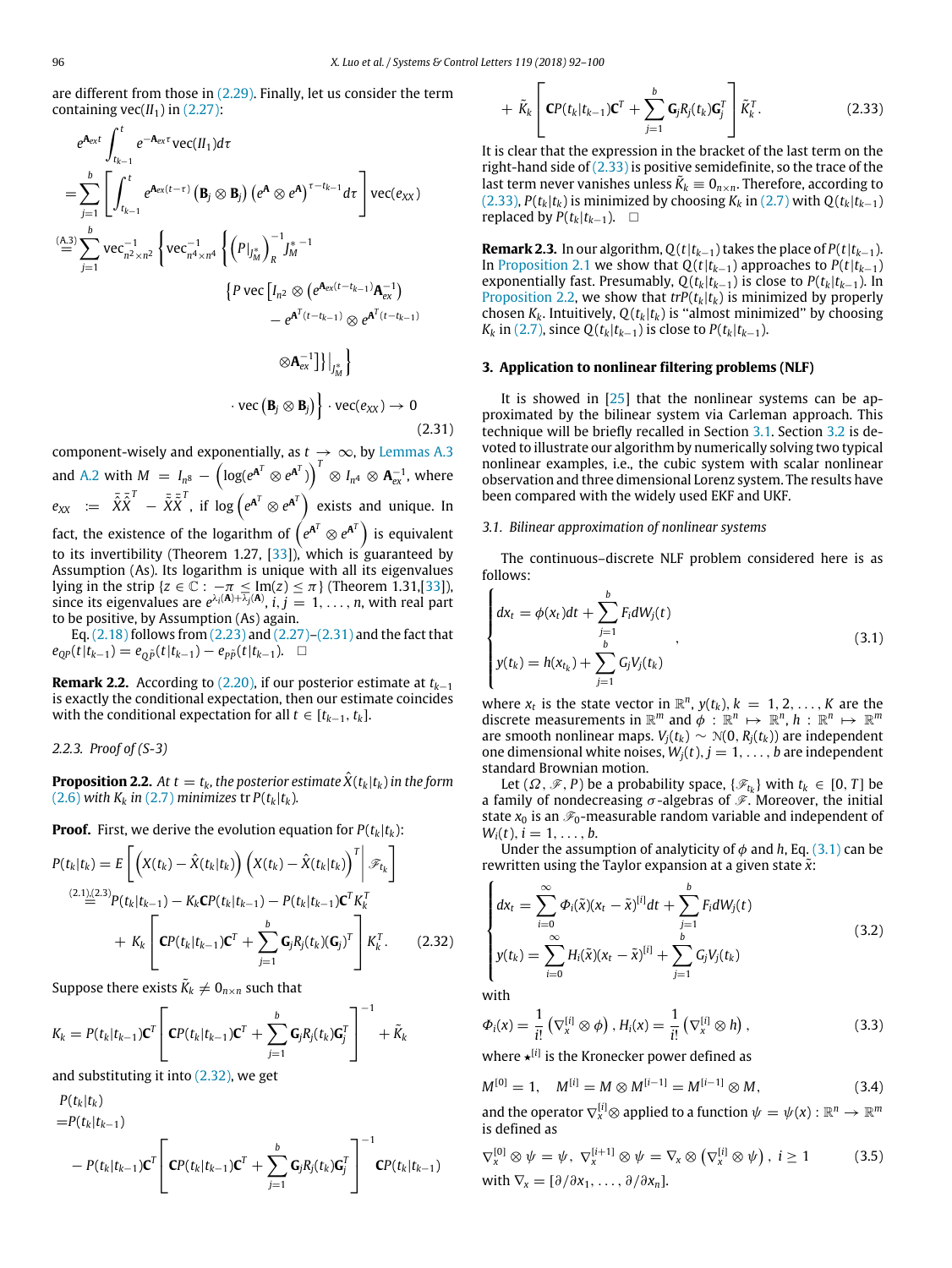<span id="page-5-6"></span>

Fig. 1. Estimations of the state in the cubic sensor problem [\(3.8\)](#page-5-1) via UKF, EKF and SLE with  $v = 1, 2, 3$ .

Given a positive integer v, let  $Y^{\nu}(t_k) = y(t_k)$  and the original state *x<sup>t</sup>* is augmented as new state

<span id="page-5-4"></span>
$$
X^{\nu}(t) = \begin{bmatrix} x_t^{[1]} \\ x_t^{[2]} \\ \vdots \\ x_t^{[v]} \end{bmatrix} \in \mathbb{R}^{n_{\nu}}, \ n_{\nu} = \sum_{i=1}^{\nu} n^i.
$$
 (3.6)

The evolution of the augmented state  $X^{\nu}(t)$  satisfies the following bilinear system.

<span id="page-5-2"></span>
$$
\begin{cases}\ndX^{\nu}(t) = \mathbf{A}^{\nu}(\tilde{\mathbf{x}})X^{\nu}(t)dt + \mathbf{N}^{\nu}(\tilde{\mathbf{x}})dt \\
+ \sum_{j=1}^{b} (\mathbf{B}_{j}^{\nu}X^{\nu}(t) + \mathbf{F}_{j}^{\nu})dW_{j}(t) \\
Y^{\nu}(t_{k}) = \mathbf{C}^{\nu}(\tilde{\mathbf{x}})X^{\nu}(t_{k}) + \mathbf{D}^{\nu}(\tilde{\mathbf{x}}) + \sum_{j=1}^{b} \mathbf{G}_{j}^{\nu}V_{j}(t_{k})\n\end{cases}
$$
\n(3.7)

with  $X_0^{\nu} = \left[x_0^T, \ldots, x_0^{[\nu]T}\right]^T$  and  $\mathbf{A}^{\nu}, \mathbf{N}^{\nu}, \mathbf{B}_j^{\nu}, \mathbf{F}_j^{\nu}, \mathbf{C}^{\nu}, \mathbf{D}^{\nu}$  and  $\mathbf{G}_j^{\nu}$  are constant matrices. The specific expressions of these matrices can be found in [[25](#page-8-19)].

Our algorithm will be used to solve [\(3.7\)](#page-5-2) in the next subsection. The computational complexity of  $(3.7)$  is the same as EKF if the augmented state  $X^{\nu}$  is with the same size of the state in EKF. If  $\nu = 1$ , then our algorithm bears the same computational cost as that of EKF. Of course, the higher  $\nu$  is, the more computational demanding our algorithm is. But one can see from Lorenz system in Section [3.2.2,](#page-5-3) even with  $v = 1$  (with the same computational cost as EKF), our algorithm gives more satisfactory estimates, see [Fig. 2\(c\).](#page-6-1)

Notice that the estimation of the component  $x^{[1]}_t$  of  $X^{\nu}(t)$  in  $(3.6)$ is the estimate of the original state *x*(*t*).

#### <span id="page-5-0"></span>*3.2. Simulation*

In this subsection, we use two classical examples including the cubic sensor problem and Lorenz system to show the efficiency of our proposed filter and compare the results with those of EKF and UKF.

*3.2.1. Cubic sensor*

The cubic sensor problem is a benchmark example of essentially infinite-dimensional NLF problem:

<span id="page-5-1"></span>
$$
\begin{cases} dx(t) = dv(t) \\ y(t_k) = x^3(t_k) + w(t_k), \end{cases}
$$
\n(3.8)

where  $x(t) \in \mathbb{R}$  is the state and  $x(t_0) \sim \mathcal{N}(0.2, 1)$ ,  $v \in \mathbb{R}$  is standard Brownian motion, and  $y(t_k) \in \mathbb{R}$  is the discrete measurement disturbed by the white noise  $w(t_k) \sim \mathcal{N}(0, 1)$ .

It can be easily known that the proposed filter with  $v = 1$  is reduced to the classical EKF since the drift term is  $\phi = 0$  in [\(3.1\).](#page-4-0) Besides, it is widely known that EKF always fails in solving this problem  $[11]$  $[11]$ . The approximated bilinear system  $(3.7)$  in the cubic sensor problem with  $v = 2$  is with  $X^v = \left[x^{[1]}, x^{[2]}\right]^T$  and

$$
\mathbf{A} = \begin{bmatrix} 0 & 0 \\ 0 & 0 \end{bmatrix}, \mathbf{N} = \begin{bmatrix} 0 \\ 1 \end{bmatrix}, \mathbf{B} \begin{bmatrix} 0 & 0 \\ 2 & 0 \end{bmatrix}, \mathbf{F} = \begin{bmatrix} 1 \\ 0 \end{bmatrix},
$$
  

$$
\mathbf{C} = \begin{bmatrix} -3\tilde{\mathbf{x}}^2, 3\tilde{\mathbf{x}} \end{bmatrix}, \mathbf{D} = \tilde{\mathbf{x}}^3;
$$
 (3.9)

while that in the case  $v = 3$ , the corresponding bilinear system  $(X^{\nu}) = [x^{[1]}, x^{[2]}, x^{[3]}]^T$  and

<span id="page-5-5"></span>
$$
\mathbf{A} = \begin{bmatrix} 0 & 0 & 0 \\ 0 & 0 & 0 \\ 3 & 0 & 0 \end{bmatrix}, \mathbf{N} = \begin{bmatrix} 0 \\ 1 \\ 0 \end{bmatrix}, \mathbf{B} = \begin{bmatrix} 0 & 0 & 0 \\ 2 & 0 & 0 \\ 0 & 3 & 0 \end{bmatrix},
$$
  
\n
$$
\mathbf{F} = \begin{bmatrix} 1 \\ 0 \\ 0 \end{bmatrix},
$$
  
\n
$$
\mathbf{C} = [0, 0, 1], \mathbf{D} = 0.
$$
  
\n(3.10)

**Remark 3.4.** It is worthy to notice that the system [\(3.8\)](#page-5-1) is exactly transformed to the bilinear system  $(3.10)$  when  $\nu = 3$  without any truncation or approximation.

All ODEs in the simulations are solved by Euler method with initial values  $\hat{x}(t_0|t_0) = 0.2$  and  $P(t_0|t_0) = 0.1I_\nu$ ,  $I_\nu \in \mathbb{R}^{\nu \times \nu}$  is the identity matrix. The observations are obtained at discrete times *t*<sub>*k*</sub> = *k*∆ with  $\Delta$  = 0.005 on the interval [0, *T*] with *T* = 10. The results of different methods for one realization are displayed in [Fig. 1](#page-5-6). It can be clearly seen that EKF, UKF and SLE with  $\nu = 1$ are identical and they all fail completely, while SLE with  $\nu = 2.3$ can track the real state quite well. Let us define the mean of the squared estimation error (MSE) for one realization

$$
\mu_x = \frac{1}{K+1} \sum_{k=0}^{K} (x_{t_k} - \hat{x}_{t_k})^2, \qquad (3.11)
$$

and the MSE averaged over 100 simulations for different methods are listed in [Table 1](#page-6-2). It is clear that our method outperforms EKF in the average sense and the higher  $\nu$  yields the better estimate.

#### <span id="page-5-3"></span>*3.2.2. Lorenz system*

The Lorenz equation considered here is as follows:

<span id="page-5-7"></span>
$$
\begin{cases}\ndx_1(t) = \sigma(x_2(t) - x_1(t))dt + dv_1(t) \\
dx_2(t) = (\rho x_1(t) - x_2(t) - x_1(t)x_3(t))dt + dv_2(t) \\
dx_3(t) = (x_1(t)x_2(t) - \beta x_3(t))dt + dv_3(t) \\
y(t_k) = [x_1(t_k)x_2(t_k) + x_1(t_k)x_3(t_k) + x_2(t_k)x_3(t_k)]/100 \\
+ w(t_k),\n\end{cases} \tag{3.12}
$$

where  $\sigma = 5$ ,  $\beta = 8/3$ ,  $\rho = -2$  are parameters and  $X(t) =$  $[x_1(t), x_2(t), x_3(t)]^T$  is the state of three dimension. The  $v_i$ ,  $i =$ 1, 2, 3 are three independent standard Brownian motions.  $y(t_k)$ is the discrete measurement where  $t_k$  is the instant when measurement arrives and the  $w(t_k) \sim \mathcal{N}(0, 0.1^2)$  is the white noise. The numerical realization of system  $(3.12)$  is achieved in the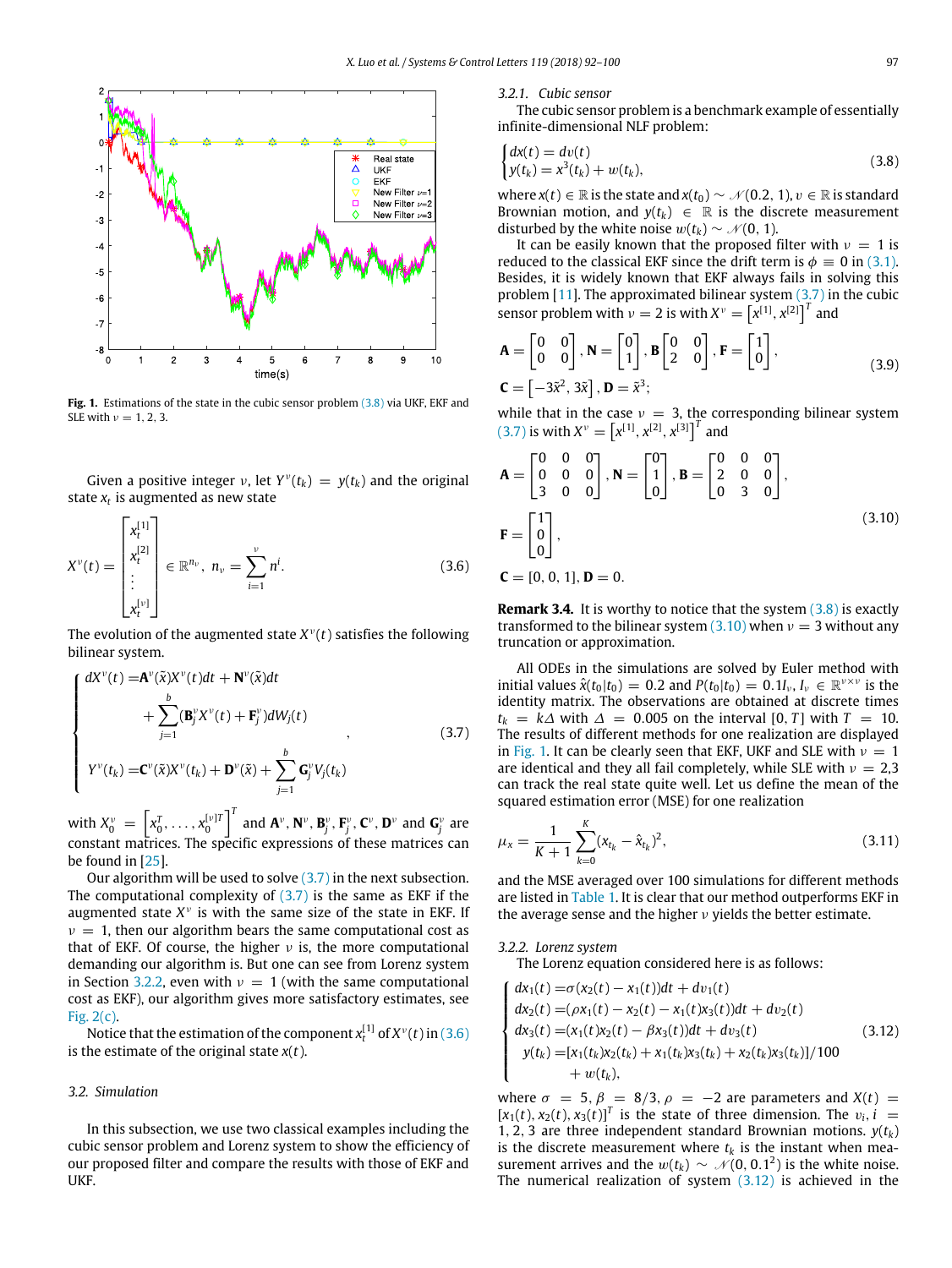<span id="page-6-1"></span>

**Fig. 2.** Estimations of the state  $x_1$  in Lorentz system  $(3.12)$  via different methods, including SLE with  $v = 1$ , UKF and EKF.

 $\text{time interval } [0, 20] \text{ with initial value } X_0 = [x_{10}, x_{20}, x_{30}]^T =$ [1.508870,  $-1.531271$ , 25.46091]<sup>T</sup> and time step  $\Delta = 0.002$ .

#### <span id="page-6-2"></span>**Table 1**

The average of the MSE over 100 simulations of cubic sensor problem with initial value  $\hat{x}(t_0|t_0) = 0.2$  and  $P(t_0|t_0) = 0.1I_v$ .

| Algorithm                 | Average MSE |
|---------------------------|-------------|
| Our method with $\nu = 1$ |             |
| Our method with $v = 2$   | 2.353321    |
| Our method with $\nu = 3$ | 0.994113    |
| <b>FKF</b>                |             |
| HKF                       |             |

<span id="page-6-3"></span>**Table 2**

MSE of Lorenz system by our method.

| Initial value    | MSE of $x_1$ | MSE of $x_2$ | MSE of $x_3$ |
|------------------|--------------|--------------|--------------|
| $N(X_0, I_3/10)$ | 0.2615       | 0.3298       | 0.3226       |

When  $v = 1$  the new state is  $X^{\nu}(t) = X^{[1]} = X(t) \in \mathbb{R}^3$  and similarly we can get the approximated bilinear system  $(3.1)$  with

$$
\mathbf{A} = \begin{bmatrix} -\sigma & \sigma & 0 \\ \rho - \tilde{x}_3 & -1 & -\tilde{x}_1 \\ \tilde{x}_2 & \tilde{x}_1 & -\beta \end{bmatrix}, \mathbf{N} = \begin{bmatrix} 0 \\ \tilde{x}_1 \tilde{x}_3 \\ \tilde{x}_1 \tilde{x}_2 \end{bmatrix},
$$
  
\n
$$
\mathbf{B}_i = \begin{bmatrix} 0 & 0 & 0 \\ 0 & 0 & 0 \\ 0 & 0 & 0 \end{bmatrix}, i = 1, 2, 3,
$$
  
\n
$$
\mathbf{F}_1 = \begin{bmatrix} 1 \\ 0 \\ 0 \end{bmatrix}, \mathbf{F}_2 = \begin{bmatrix} 0 \\ 1 \\ 0 \end{bmatrix}, \mathbf{F}_3 = \begin{bmatrix} 0 \\ 0 \\ 1 \end{bmatrix},
$$
  
\n
$$
\mathbf{C} = \begin{bmatrix} \tilde{x}_2 + \tilde{x}_3, \tilde{x}_1 + \tilde{x}_3, \tilde{x}_1 + \tilde{x}_2 \end{bmatrix} / 100,
$$
  
\n
$$
\mathbf{D} = (-\tilde{x}_1 \tilde{x}_2 - \tilde{x}_1 \tilde{x}_3 - \tilde{x}_2 \tilde{x}_3) / 100.
$$
 (3.13)

It is easy to verify that Assumption (As) in SLE has been satisfied. The initial value for both our method with  $\nu = 1$  is  $\ddot{X}(t_0|t_0) \sim$  $N(X_0, I_3/10)$ . All the ODEs in the simulations are solved by Euler method with step size  $\Delta = 0.002$  in the time interval [0, 2]. We only display the estimation result of state  $x_1$  in [Fig. 2](#page-6-1) due to the page limit, and those for  $x_2$ ,  $x_3$  are similar. Compared the performance of SLE with UKF and EKF, EKF blows up, while SLE can track as well as UKF. The averaged MSE of SLE over 100 simulations are showed in [Table 2.](#page-6-3)

#### <span id="page-6-0"></span>**4. Conclusion**

In this paper, we construct a SLE for the continuous–discrete bilinear system and apply this algorithm to NLF problems. We show rigorously that the SLE obtained by our algorithm in the prediction is asymptotically approaching to the minimum variance estimate, the conditional expectation, component-wisely and exponentially fast, under the assumption that essentially the system is stable. The update step gives the minimum variance estimate in the linear space spanned by the previous predict estimate and the innovation of observation. The simulations show the efficiency of our method compared to the classical EKF and UKF.

#### **Acknowledgments**

Xue Luo acknowledges the support from National Natural Science Foundation of China (grant no. 11501023) and the Fundamental Research Funds for the Central Universities (grant no. YWF-18-BJ-J-238).Stephen S.-T. Yau thanks the financial support of NSFC (grant no. 11471184) and the start-up fund from Tsinghua University.

#### **Appendix**

[Lemma A.1](#page-7-2) derives the formula of integration by parts for Kronecker product.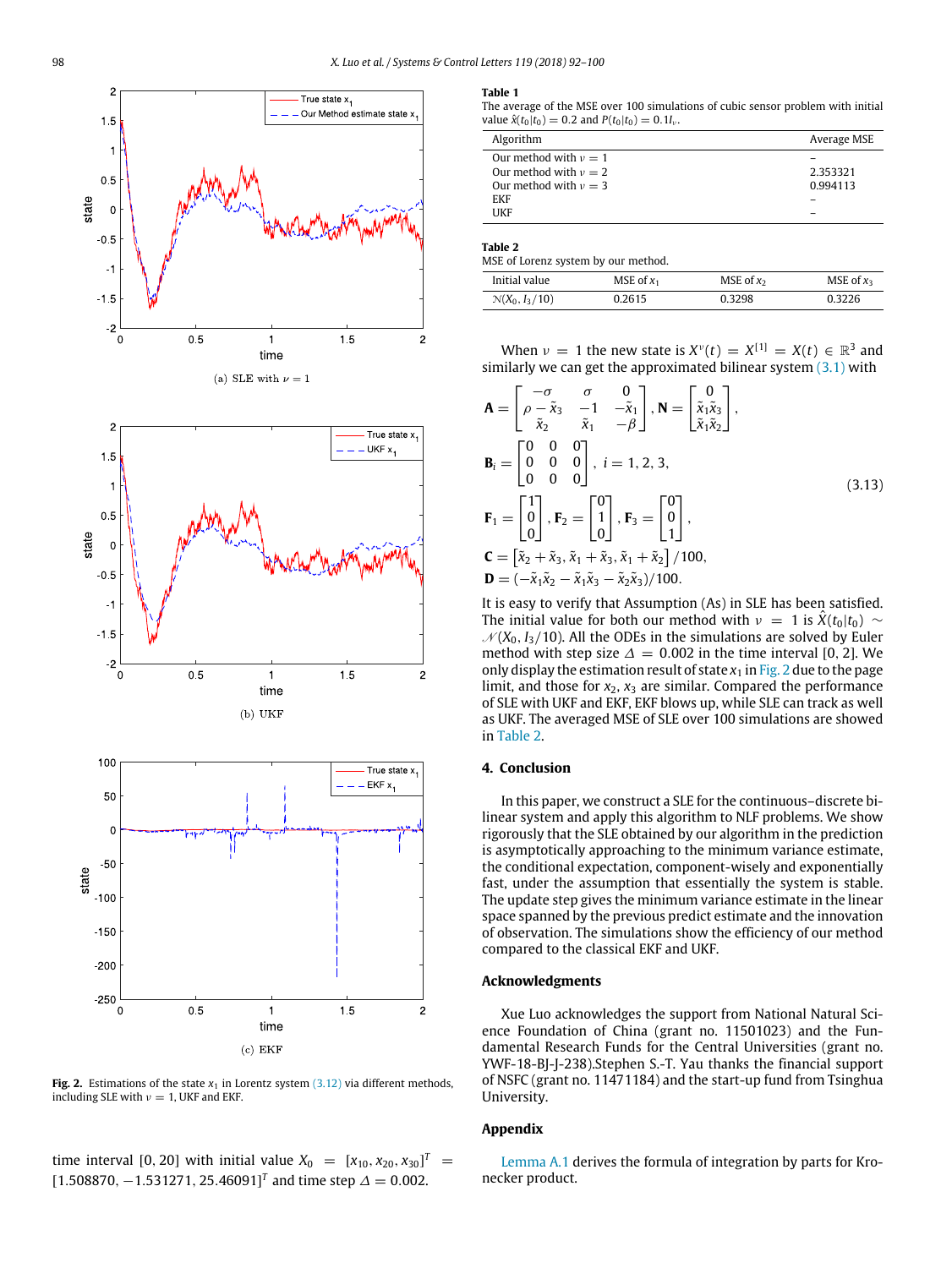<span id="page-7-2"></span>**Lemma A.1.** *Suppose A and B are square matrices of size n, then*

<span id="page-7-3"></span>
$$
\int_0^t A(\tau) \otimes (dB(\tau)) = A(\tau) \otimes B(\tau) \Big|_0^t - \int_0^t (dA(\tau)) \otimes B(\tau). \qquad (A.1)
$$

**Proof.** It is clear that the integration by parts holds for matrixvalued functions, i.e.

$$
\int_0^t A(\tau)dB(\tau) = A(\tau)B(\tau)\Big|_0^t - \int_0^t (dA(\tau))B(\tau), \tag{A.2}
$$

since for every  $i, j = 1, \ldots, n$ , the integration by parts holds for the scalar-valued functions:

$$
\left(\int_0^t A(\tau)dB(\tau)\right)_{ij} = \sum_{k=1}^n \int_0^t a_{ik}(\tau) \left(db_{kj}(\tau)\right)
$$

$$
= \sum_{k=1}^n a_{ik}(\tau) b_{kj}(\tau)\Big|_0^t - \sum_{k=1}^n \int_0^t (da_{ik}(\tau)) b_{kj}(\tau),
$$

where *aik* and *bkj* are the (*ik*)th element of *A* and the (*kj*)th element of *B*, respectively. Let us look at the (*ij*)th block of  $A \otimes dB$ , *i*, *j* = 1, . . . , *n*:

$$
\int_0^t a_{ij}(\tau) (dB(\tau)) \stackrel{(A,2)}{=} a_{ij}(\tau) B(\tau) \Big|_0^t + \int_0^t da_{ij}(\tau) B(\tau).
$$
  
Thus (A, 1) follows immediately.

Thus,  $(A.1)$  follows immediately.  $\square$ 

The integral of the matrix-valued function in [Lemma A.2](#page-7-1) appears frequently in the proof of [Proposition 2.1](#page-2-1).We compute it here directly using [Lemma A.3](#page-7-0).

<span id="page-7-1"></span>**Lemma A.2.** *Suppose A and B are square matrices of size n. Assume that the unique* log *A exists and unique B*−<sup>1</sup> *exists. Suppose M* :=  $I_{n^4} - (\log A)^{\widehat{I}}\otimes I_{n^2}\otimes B^{-1}$  is similar to the Jordan canonical form J<sub>M</sub>,  $\ddot{\textbf{i}}$ *.e.*  $M = P^{-1}J_M P$ , with rank(M)  $= m \leq n^2$ . Then we have

<span id="page-7-4"></span>
$$
\int_0^t A^{\tau} \otimes e^{B(t-\tau)} d\tau
$$
\n
$$
= \text{vec}_{n^2 \times n^2}^{-1} \left\{ \left( P \big|_{J_M^*} \right)_R^{-1} J_M^{*-1} \left\{ P \text{ vec} \left[ I_n \otimes (e^{Bt} B^{-1}) - A^t \otimes B^{-1} \right] \right\} \big|_{J_M^*} + \left[ I_{n^2} - \left( P \big|_{J_M^*} \right)_R^{-1} P \big|_{J_M^*} \right] w \right\}, \tag{A.3}
$$

for arbitrary  $w \in \mathbb{C}^{n^2}$ , where  $J_M^*$  is the square submatrix containing only the non-zero Jordan blocks  $\ddot{{\mathbf{m}}} J_M$ ,  $\circ|_{J^*_M}$  is the rectangular submatrix *M of* ◦ *keeping the rows which are the non-zeros in J<sup>M</sup> , and right inverse*  $\left(P|_{J_M^*}\right)_R^{-1}$  $P \big|_{J_M^*}^T = P \big|_{J_M^*}^T$  $\left( P \big|_{J^*_M} P \big|_{J^*_M}^T \right)$ )<sup>−</sup><sup>1</sup> *.*

**Remark A.1.** If *M* is invertible, then  $(A.3)$  is simplified as

<span id="page-7-6"></span>
$$
\int_0^t A^{\tau} \otimes e^{B(t-\tau)} d\tau = \text{vec}_{n^2 \times n^2}^{-1} \left\{ M^{-1} \text{vec} \left[ I_n \otimes \left( e^{Bt} B^{-1} \right) - A^t \otimes B^{-1} \right] \right\}, \tag{A.4}
$$

where  $M := I_{n^4} - (\log A)^T \otimes I_{n^2} \otimes B^{-1}$  as in [Lemma A.2](#page-7-1).

**Proof.** For the sake of convenience, let us denote the left-hand side of [\(A.3\)](#page-7-4) Int for short. If the unique (log A) exists and  $B^{-1}$  exists, then we have

$$
\begin{split} \text{Int} &= \int_0^t A^\tau \otimes \left[ -B^{-1}d\left( e^{B(t-\tau)} \right) \right] \\ &= -\left( I_n \otimes B^{-1} \right) \int_0^t A^\tau \otimes d\left( e^{B(t-\tau)} \right) \\ & \stackrel{\text{(A.1)}}{=} -\left( I_n \otimes B^{-1} \right) \left[ A^\tau \otimes e^{B(t-\tau)} \right]_0^t - \int_0^t d(A^\tau) \otimes e^{B(t-\tau)} \right] \end{split}
$$

$$
= - (I_n \otimes B^{-1}) \left[ A^t \otimes I_n - I_n \otimes e^{Bt} \right]
$$
  
\n
$$
- \left( \int_0^t A^{\tau} \otimes e^{B(t-\tau)} d\tau \right) (\log A \otimes I_n) \right]
$$
  
\n
$$
= - (I_n \otimes B^{-1}) [A^t \otimes I_n - I_n \otimes e^{Bt}] + (I_n \otimes B^{-1}) \text{ Int}
$$
  
\n
$$
\times (\log A \otimes I_n), \qquad (A.5)
$$

<span id="page-7-5"></span>where the fourth equality follows from  $d(A^{\tau}) = A^{\tau} \log A$ . Moving the term containing Int to the left-hand side and vectorizing both sides of [\(A.5\),](#page-7-5) we have

$$
(I_{n^4} - (\log A)^T \otimes I_{n^2} \otimes B^{-1}) \text{ vec}(\text{Int})
$$
  
= 
$$
[I_{n^4} - (\log A \otimes I_n)^T \otimes (I_n \otimes B^{-1})] \text{ vec}(\text{Int})
$$
  
= 
$$
\text{ vec } [I_n \otimes (e^{Bt} B^{-1}) - A^t \otimes B^{-1}].
$$
 (A.6)

<span id="page-7-7"></span>For short, let us denote  $M := (I_{n^4} - (\log A)^T \otimes I_{n^2} \otimes B^{-1})$  in this proof. If *M*<sup>-1</sup> is invertible, [\(A.4\)](#page-7-6) follows immediately. Otherwise, suppose rank $(M) = m < n<sup>4</sup>$ . Without loss of generality, we assume that*J<sup>M</sup>* is the Jordan canonical form of *M* with the Jordan blocks *J<sup>i</sup>* of size  $n_i$ ,  $i = 1, ..., k$ , such that  $\sum_{i=1}^{k} n_i = m < n^4$ , i.e.  $M = P^{-1}J_M P$ . Let us denote  $J_M^*$  the square matrix of size *m* containing only the non-zero Jordan blocks, say the first *k* diagonal blocks. Then [\(A.6\)](#page-7-7) becomes

<span id="page-7-8"></span>
$$
P|_{J_M^*} \text{vec}(\text{Int}) = [P \text{vec}(\text{Int})]|_{J_M^*}
$$
  
= 
$$
J_M^{*-1} \{ P \text{vec} [I_n \otimes (e^{Bt} B^{-1}) - A^t \otimes B^{-1}] \} |_{J_M^*}, \quad (A.7)
$$

where  $\circ|_{J_M^*}$  is the  $m \times n^2$  submatrix of  $\circ_{n^2 \times n^2}$  with the first m rows, or  $\circ|_{J_M^*}$  represents the first *m* elements, if  $\circ$  is a *n*<sup>2</sup> column vector. It is easy to know that rank  $(P|_{J_M^*}) = m$ , thus there exists a right inverse  $\left(P|_{J_{M}^{*}}\right)_{R}^{-1}$  $P \big|_{J_M^*}^T := P \big|_{J_M^*}^T$  $\left(P|_{J^*_M} P|_{J^*_M}^T\right)$  $\int^{-1}$  such that [\(A.7\)](#page-7-8) has the general solution in the form

vec(int) = 
$$
(P|_{J_M^*})_R^{-1} J_M^{*-1} \{ P \text{ vec} [I_n \otimes (e^{Bt} B^{-1}) - A^t \otimes B^{-1}] \} |_{J_M^*}
$$
  
+  $\left[ I_{n^2} - (P|_{J_M^*})_R^{-1} P|_{J_M^*} \right] w$ ,

for arbitrary  $w \in \mathbb{C}^{n^2}$  exists, if and only if

$$
P|_{J_M^*} \cdot (P|_{J_M^*})_R^{-1} = P|_{J_M^*} P|_{J_M^*}^T (P|_{J_M^*} P|_{J_M^*}^T)^{-1} = I_m. \quad \Box
$$

The differences such as  $e_X(t|t_{k-1})$ ,  $e_{p\tilde{p}}(t|t_{k-1})$ ,  $e_{\tilde{p}}(t|t_{k-1})$ , etc. in [Proposition 2.1](#page-2-1) are claimed to converge to zero component-wisely and exponentially as  $t \to \infty$ , by repetitively using the following lemma.

<span id="page-7-0"></span>**Lemma A.3.** If A is a Hurwitz matrix of size n,  $t \in \mathbb{R}^+$ ,  $\mathbb{R}^+$  represents *all the positive real numbers, then all elements in the matrix eAt tends to* 0 *exponentially fast as*  $t \rightarrow \infty$ *.* 

**Proof.** It is sufficient to show that for all  $e_i = (0, \ldots, 1, \ldots, 0)^T \in$  $\mathbb{R}^n$ ,  $i = 1, \ldots, n$ ,  $e^{At}e_i \rightarrow 0$  component-wisely and exponentially, as  $t \to \infty$ , since  $(e^{At})_{ij} = e_i e^{At} e_j$ ,  $i, j = 1, \ldots, n$ .

It is worth noticing that  $x(t) = e^{At}e_i$  is the solution to the ordinary differential equation (ODE)  $\dot{x}(t) = Ax(t)$ , with the initial value  $x(0) = e_i$ . Without loss of generality, we assume that *A* is similar to the Jordan canonical form *J*, i.e.  $A = P^{-1}JP$ . Let  $\tilde{x}(t) =$ *Px*(*t*). It is clear to see that  $\tilde{x}(t) = e^{Jt}Pe_i$  is the solution to  $\tilde{x}(t) = J\tilde{x}(t)$ with the initial condition  $\tilde{x}(0) = Pe_i$ .

Suppose that there are *k* Jordan blocks  $J_j$  of size  $n_j$ ,  $j = 1, \ldots, k$ . Then the ODE system of  $\tilde{x}$  can be decomposed to  $k$  decoupled subsystem, i.e.  $\dot{x}|_{J_j}(t) = J_j \ddot{x}|_{J_j}(t)$  with the initial value  $(Pe_i)|_{J_j}$ , where  $\circ$   $|_{j_j}$  is the  $n_j$  elements corresponding to  $j_j$ 's rows in *J*. Due to the